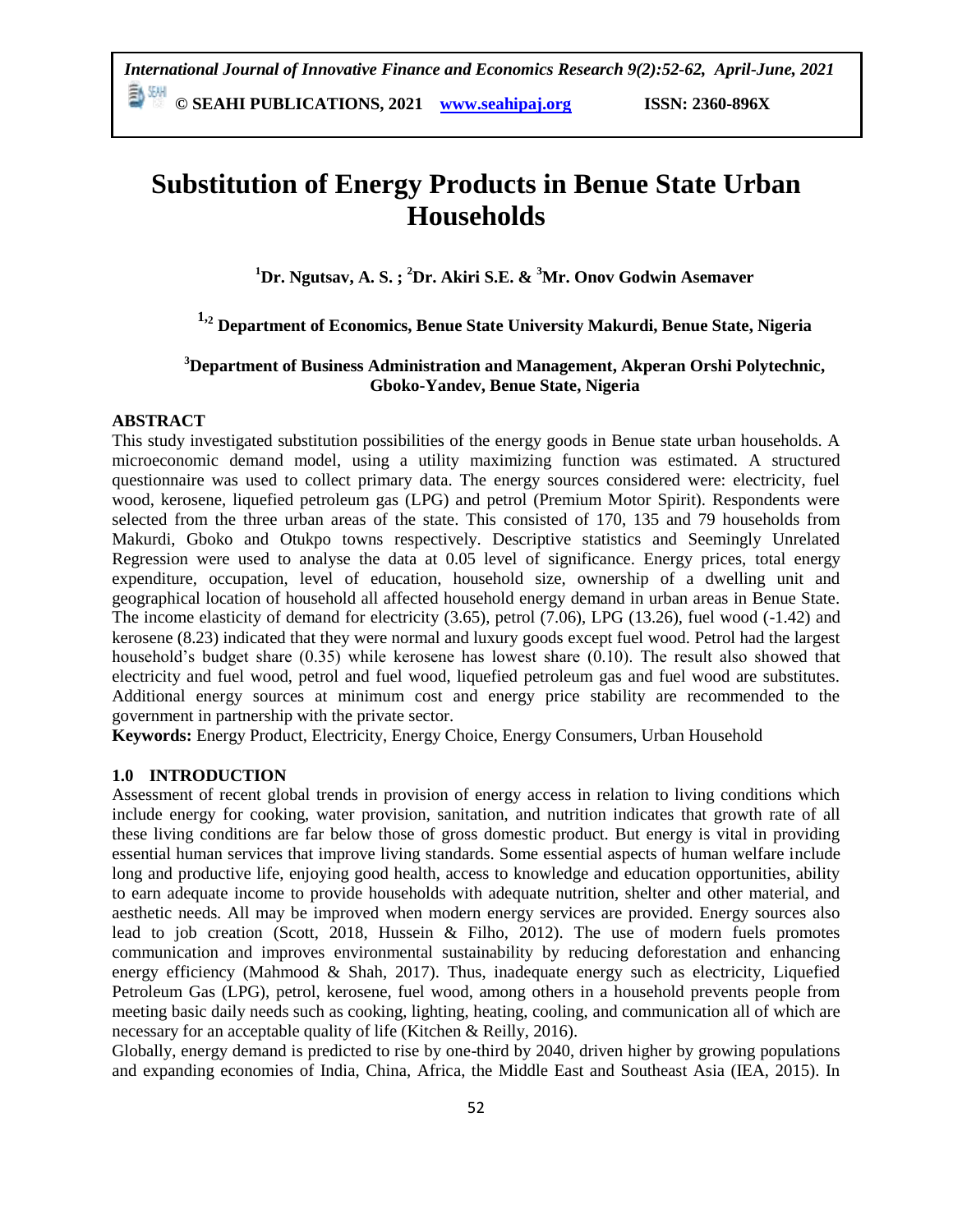Africa, energy consumption has seen substantial growth on the back of increased economic activity, new infrastructural investment and domestic price subsidies (Ackah, 2014; Eggoh, Bangaké and Rault, 2011). In general, concerns for energy required for the running of homes, industries and the economy generally has been of global concern for some decades (Stern, 2007).

Demand for energy in Nigeria similar to most developing countries exceeds the available supply. A key challenge to Nigeria"s energy sector is inadequate access to modern and clean energy services such as Liquefied Petroleum Gas (LPG) and hydro/solar-based electricity. Access to modern energy services in Nigeria has been defined as "…communities /households connected to the grid (that is, electricity access) and the number of households using LPG either as their main fuel for cooking or in combination with other cooking fuels (that is, access to clean cooking fuels)" (Serwaa Mensah *et al*. 2014). Household energy consumption in Nigeria accounts for more than 60% of total final energy consumption (Kayode, Akhavan & Ford, 2018). The major energy carriers in Nigeria are: fuel wood, petrol, kerosene, Liquefied Petroleum Gas (LPG) and electricity. Small amounts of charcoal and coal are also used. The energy consuming activities in the sector are cooking, lighting and operation of electrical appliances. According to Gujba (2015), fuel wood consumed in this sector constitutes about 90 per cent of total residential final energy for cooking in Nigeria, and it is used in rural areas and urban centres.

In Benue State, majority of the population who reside in rural areas use fuel wood because it is freely collected. On the contrary, less of it is used in urban centres because it is a traded good and some housing units are not convenient for its use especially in terms of cooking unlike for other energy sources. The energy requirements of the low income population living in urban settlements or rural areas require some level of substitution possibilities. Unfortunately, there exists a knowledge gap regarding how households" energy substitution. The major objective of current research work is to identify pairs of energy products that can be substituted or complemented in a household.

#### **2.1 Conceptual Framework**

A household"s energy choice consumption decision can be understood by analyzing its decision in a constrained utility maximization framework where it maximizes energy utility subject to a set of economic and non-economic constraints (Fig. 1). The information that households have on various energy products influences their energy choice and energy substitution decisions. This information is affected by economic and non-economic factors. Economic factors include market price of energy and household income. Non-economic factors may include a set of household characteristics such as educational level of household head, household size, house ownership, nature of occupation and location of residence.

The energy choice and substitution models are applied to various energy products like electricity, kerosene, petrol, LPG and fuel wood. The application of these models will bring an understanding of how various factors influence the energy choice and energy substitution. The outcome of this behavior may be improved economic development.



Fig. 1: Conceptual Framework **Source: Authors, 2021**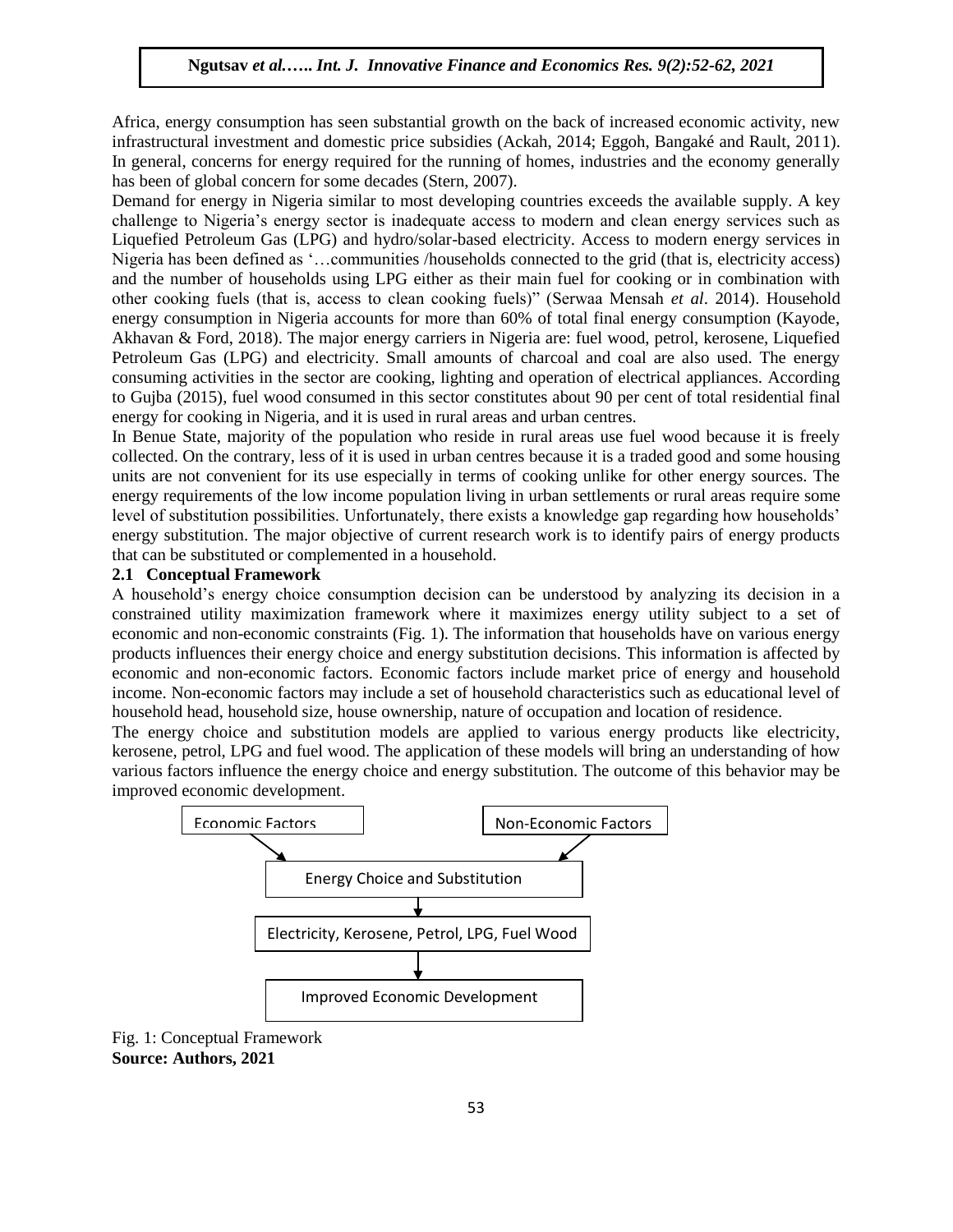#### **2.2 Theoretical Framework**

Theory of energy ladder was introduced in 1990 by Kirk Smith. The theory is one of the most common conceptualizations of energy use dynamics among households. It postulates that low income households generally use traditional stoves and cooking fuels such as animal dung, charcoal and wood, while those households with higher income used modern cooking technology and fuels. As income increases, households transit from traditional fuels and cooking stoves to modern fuels and cooking technology (Leach, 1992). Furthermore, the literature on household energy demand and choice has shown that households in transition (that is, those between low income and high income) consume transition fuels such as charcoal and kerosene. While low income households use biomass fuels, higher income households consume energy that is cleaner and more expensive such as liquefied petroleum gas and electricity (Hosier & Dowd, 1987 and Heltberg, 2005).

The energy ladder hypothesis is predicated on the economic theory of consumer behaviour (Hosier  $\&$ Kipondya, 1993). However, when income increases, households not only consume more of the same good they also shift to more sophisticated goods with higher quality. Thus the theoretical assumption underlying the energy ladder hypothesis is that low living standards induce greater dependence on firewood and other biomass fuels owing to a combination of income and substitution effects (Baland *et al*., 2007). Furthermore, the energy ladder hypothesis assumes that cleaner fuels are normal economic goods while traditional fuels are inferior goods (Demurger & Fournier, 2011).

Thus, the energy-ladder hypothesis emphasizes the role of income in determining fuel choices. However, it appears to imply that a move up to a new fuel is simultaneously a move away from previously used fuel(s). Mekonnen and Köhlin (2008) suggest the idea of an energy-demand ladder where it is argued that, as incomes rise, households" demand for fuel is guided by the nature of appliances used and that fuel choice and demand depends on the purpose for which energy is required. More recently, it has been argued that households in developing countries do not switch to modern energy sources but instead tend to consume a combination of fuels which may include combining solid fuels with non-solid fuels as sources of energy.

However, this concept holds with regards to both cross sectional and longitudinal variations in income. In addition, household fuel choices are not only based on economic factors such as incomes and prices, but they are also determined by several household variables such as demographic structure, education levels, status and ownership of the dwelling place etc. The contribution of these variables to fuel choice is lacking in the specification of the energy ladder model, neither is it easy to incorporate them to predict discrete fuel choices. Though the energy ladder model has been used to generally understand the energy use dynamics of urban households in the developing world, in its general specification, the model provides a limited view of reality in actual households.



Cost, cleanliness, development

**Fig. 2**: Energy Ladder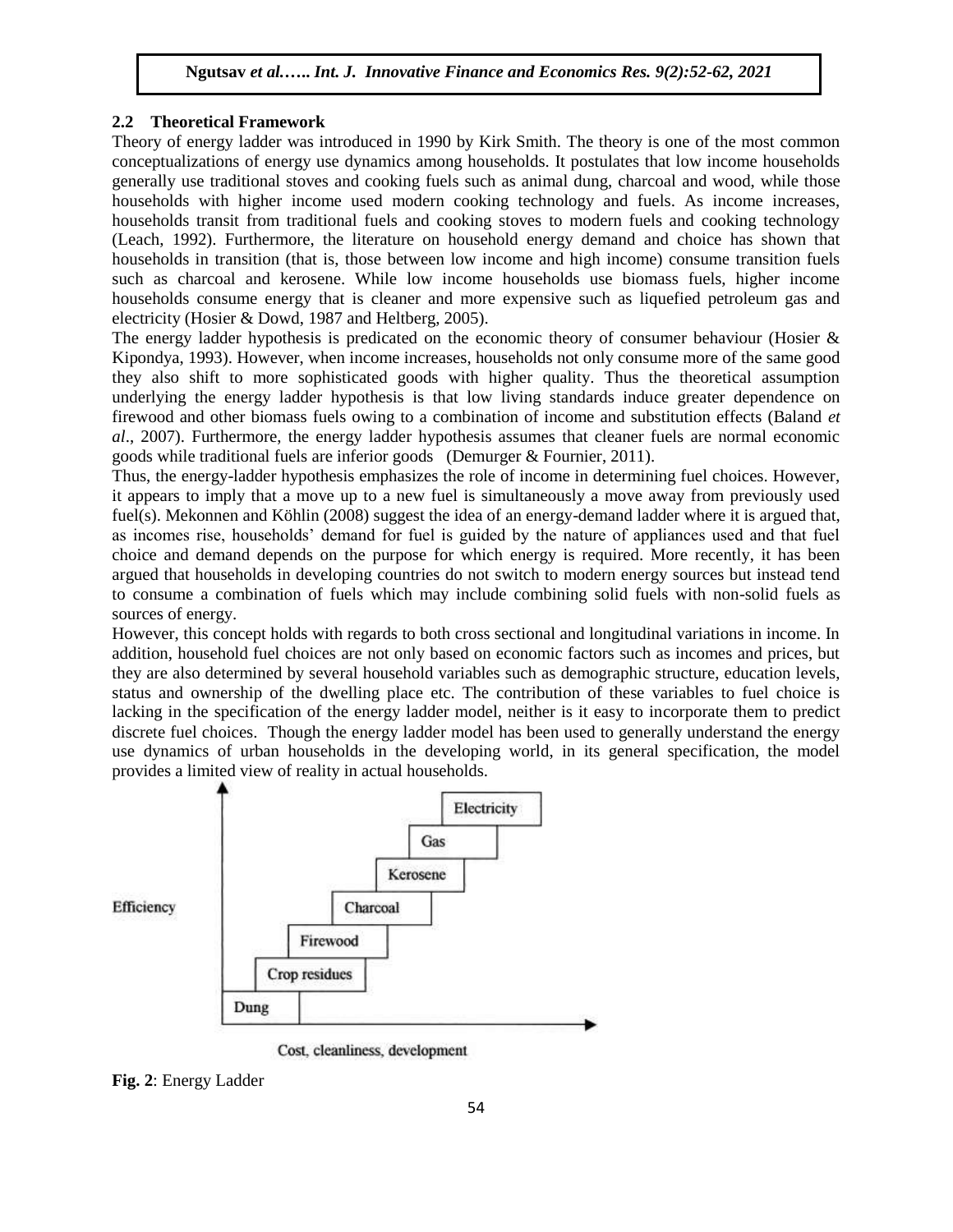The basic assumption for this model is that, with the improvement of the economic status, the urban households can move up along the ladder to the 'better' energy carriers (Masera et al., 2000). Thus, income is the most important determinant of household energy choice (Leach, 1987).

Another energy theory, the Energy Mix Theory was introduced in 2000 by Masera, Saatkamp and Kammen. According to this theory, energy demand is not only affected by income but also by demographic factors. The theory also posits that people do not completely drop the less efficient energy sources as they climb the energy ladder, rather they combine less efficient and the efficient sources for their consumption.



**Fig. 3:** Energy Mix Theory by Masera.

**Source:** Masera, Saatkamp and Kammen (2000)

Using data from three Mexican states, they show that households do not switch fuels, but rather follow a general multiple fuel or fuel stacking strategy. The energy mix theory therefore states that households do not simply switch to a new energy product as income increases but would continue using more than one energy product. The specific combination and the relative consumption of each fuel is governed by the characteristics of fuels and end-use devices, fuel availability and local cultural and social contexts. The appeals of the two models (the energy ladder model and the multiple fuel model) provide a basis on which a framework for the analysis of energy demand and substitution in Benue State can be based.

#### **2.3 Empirical Literature**

Ogunniyi, Adepoju and Olapade (2012) examined the households" energy consumption pattern using the Almost Ideal Demand System (AIDS) model in Ogbomoso Metropolis, Oyo State, Nigeria. Primary data were collected from 200 heads of household through a multi-stage random sampling technique. The study revealed that kerosene is the most highly consumed energy source and the reason for preferring this energy source is its accessibility in the study area. Cross price relations indicate that kerosene is a substitute for both electricity and charcoal, whereas electricity is a substitute for all the two. Charcoal and kerosene are complements. All the energy sources considered were found to have income elasticity"s less than one owing to the fact that energy consumption is a necessity.

Leth-Petersen (2012) estimated household energy demand for a cross-section of Danish households using natural gas and electricity. A conditional demand function to analyze household energy demand and also test for separability between electricity and natural gas was used. The study showed that the demand for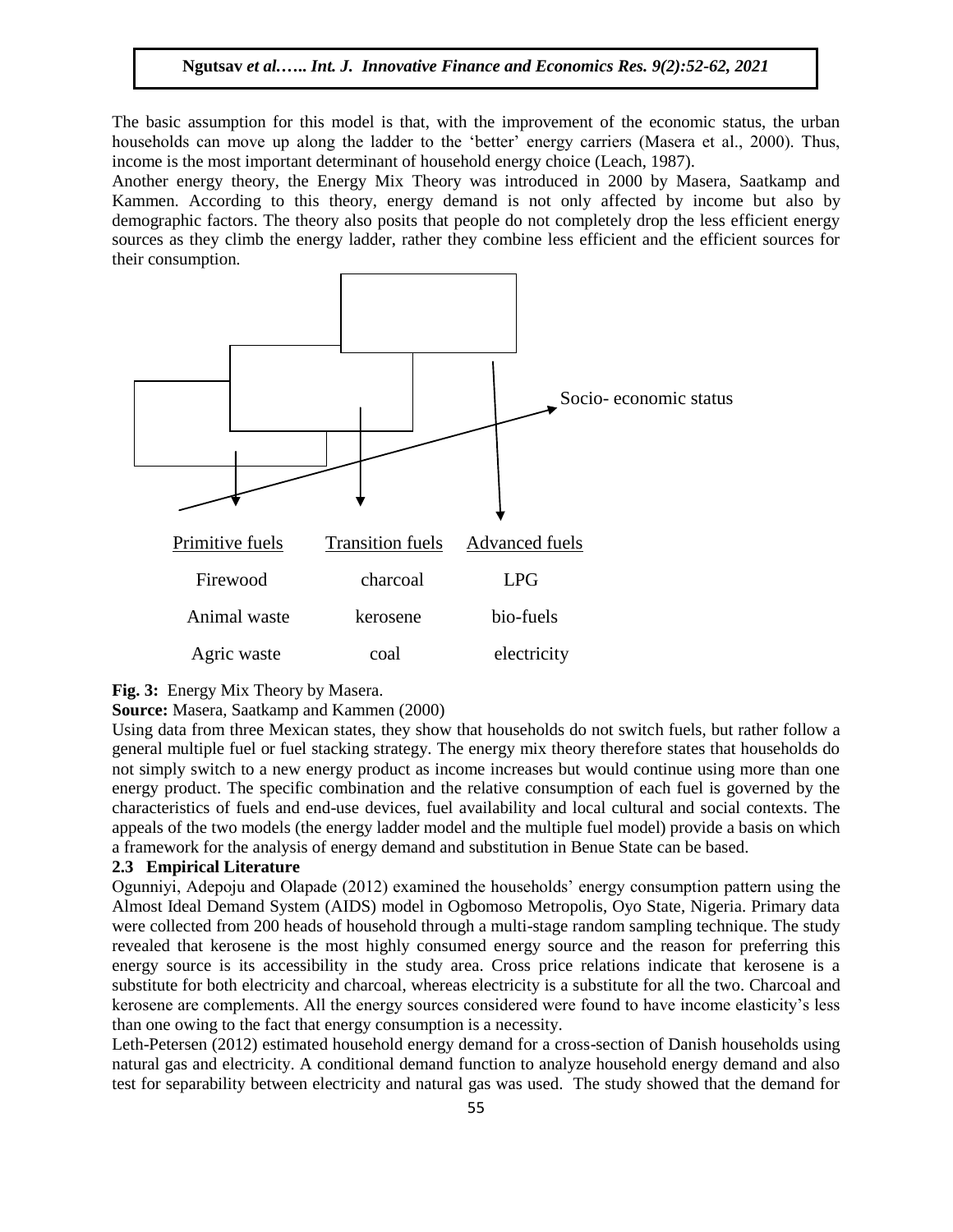one energy form is separable from the demand for another, for example, the demand for electricity is separable from the demand for natural gas, and this is evidence in favour of single equations modelling of household energy demand. In conclusion the separability result suggested that single equations modelling of household energy demand is reasonable.

One of the few studies of inter-fuel substitution based on disaggregated data is that of Bjorner and Jensen (2012) in an estimated econometric analysis of inter-fuel substitution between different types of energy in Danish industry sector. They estimated two models for inter-fuel substitution between electricity and other fuels using micro panel data set containing information for most Danish industrial companies between 1983 and 1987. Their estimated cross price elasticities of substitution showed that inter-fuel substitution is low within the companies especially between electricity and other fuels.

Broadstock and Chen (2012) applied the AIDS model with The UK annual data set covering the period 1960-2009 to examine the policy options that encourage substitution between gasoline and diesel so as to reduce the emission-based externalities from road transport. They found that own price elasticities for gasoline and diesel are negative and all cross price elasticites are positive, confirming that the fuels are substitutes. Moreover, the own-price and cross-price elasticities for gasoline are much lower than for diesel. This work is similar to others reviewed above. Only one objective is covered for only two energy sources.

Using Probit Models, Akighir and Nomor (2013) investigated the relationship between poverty and firewood consumption in Makurdi metropolis. They collected data from 200 respondents randomly for analysis. The results showed a negative own- price effect in the demand for firewood. Energy consumers were also observed to be consistent with the energy ladder hypothesis. Finally, the result revealed the existence of poverty environment hypothesis i.e a positive relationship between poverty and firewood consumption.

Adeyemi and Adereleye (2016) analysed the factors determining the choice of cooking energy in Ondo state, Nigeria. Random sampling technique was used to sample 409 households in the study area. The data used for the study were obtained with the use of well structured questionnaires. Descriptive statistics and multinomial logit were employed for the analysis. Descriptive analyses show that the energy sources available for the use in the study area are kerosene (45%), firewood (43%) and cooking gas (12%). The analysis shows further that 63.7% of the rural populace and 22.9% of people in urban areas utilize fuel wood for cooking in the study area. The results of the multinomial logit show the household income, level of education, household size, occupation of the respondent, nature of the dwelling house and ownership of the dwelling house are the significant factors influencing fuel choice. In order to encourage households to make fuel substitution that will result in more efficient energy use and less adverse environmental, social, and health impacts, a promotion of higher level of education and a promotion of general economic development could be effective instruments.

The study by Abdul- Hakim and Ibrahim (2017) aimed at determining household"s socio-economic factors associated with energy choice in Kano metropolis, Nigeria. A clustered sampling technique was adopted to categorize the study area into different residential zones on the basis socio-economic status. Thereafter, a systematic random sampling technique was used to select households at specific intervals. Chi-square test and Cramer's V statistic were used to test the association between the household's socioeconomic factors and choice of energy. Results from the Chi-square test reveal that household socioeconomic factors such as geo-political zone of the household head, income, education of the household head and wife were found to be significantly associated with the choice of energy. However, results from Cramer"s V reveal that the level of literacy attained by the house wives has the strongest impact. The study concluded that wives with higher educational qualification prefer modern energy because they have a better taste and may be conscious of the negative impact of using biomass energy for cooking. The study recommended that the rates and costs of electricity, gas and kerosene should be carefully monitored to enable all classes of households to use them sustainably. Secondly, the public should be enlightened on the safety use of modern energy sources as well as the implication of using unclean sources energy.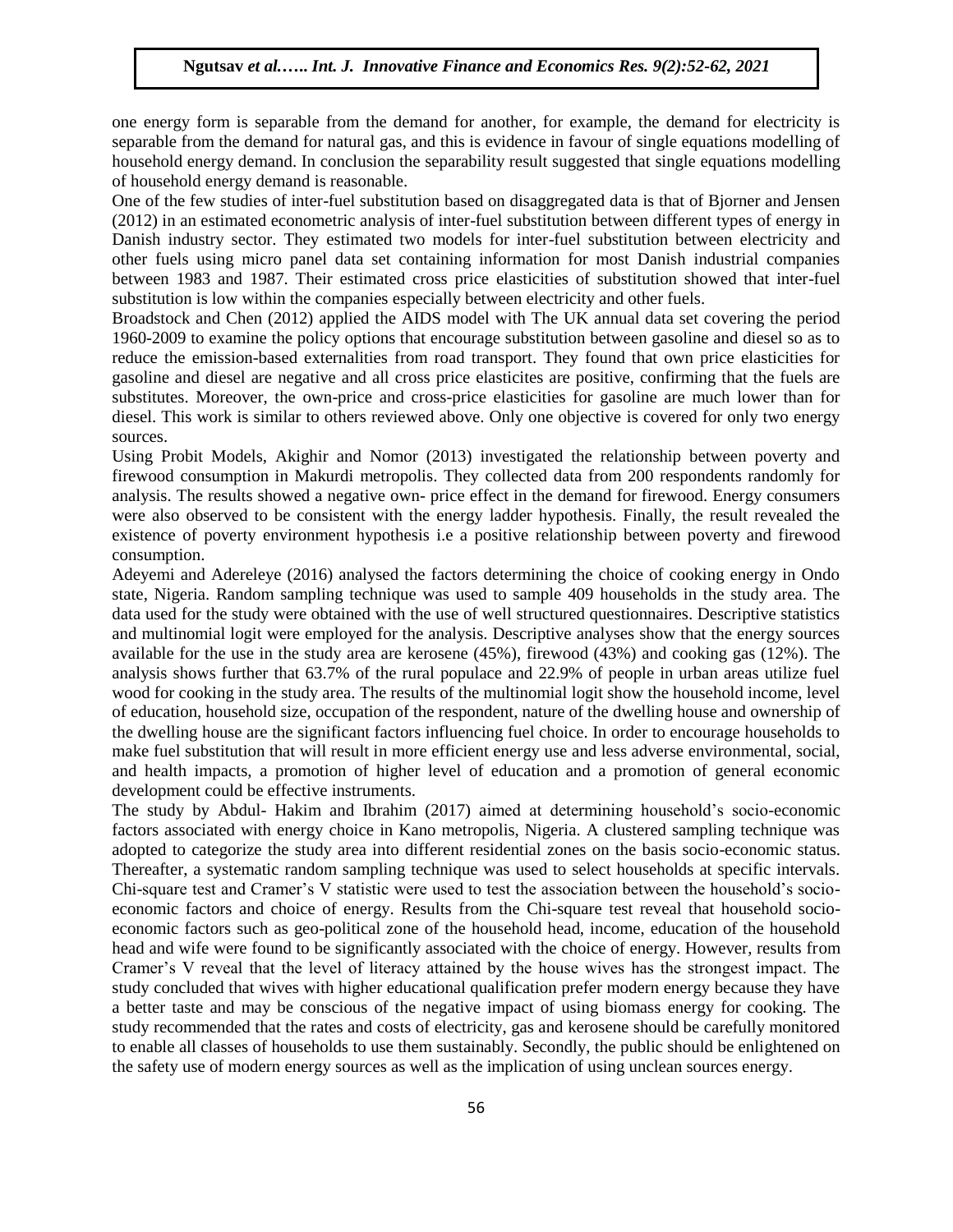Ghulan, Syeda & Salix (2018) investigated the household energy demand and explored the factors that determine household energy demand for different forms of energy consumption in district Muzaffarabad of the state of Azad Jammu and Kashmir, Pakistan. By using Linear Approximate Almost Ideal Demand System (LA-AIDS), the study estimated Marshallian price and expenditure elasticities of demand for four kinds of energy components including both rural and urban households. Using primary data LA-AIDS estimation indicated that demand for all forms of energy are price inelastic. Cross price relations indicated that electricity is a substitute for LPG, wood and fuel whereas LPG and fuel are complements. Electricity has most inelastic own-price elasticity which shows that households in Muzaffarabad are insensitive to changes in the price of electricity.

Adamu, Adamu, Ade and Ake (2020) reviewed various energy sources for household consumption and examine the implications of their dependence on traditional energy sources as well as the energy ladder model as a concept widely used by scholars in describing the role of income in determining energy use and choices. It further explains the consumption behaviour of households in relation to the major assumptions of the model. The paper posited that the dependence on energy sources at the lowest rung of the energy ladder by most households in Nigeria was accentuated by rising poverty level consistent with the energy ladder hypothesis but disagreed with the notion of complete fuel substitution given that most households tend to have a mix of energy sources for their activities.

The problem associated with the above studies is that their scope is too narrow in terms of energy sources used. Secondly, some authors have merely posited their findings using descriptive statistics in line with energy ladder hypothesis without carrying out an empirical analysis to determine substitution possibilities between the energy products.

## **3.0 METHODOLOGY**

## **3. 1 Research Design**

The type of design utilized for this work is a survey research design. The instrument used in collecting primary data needed for the study is a structured questionnaire. A sample of three hundred and eighty four households was considered enough by the researcher to produce reliable and accurate information on the subject matter. A multi stage sampling technique was used in arriving at the sample size. Primary data collected was mainly on energy prices, households" energy demand, households" energy expenditure, and other households attributes. Methods of data analysis considered for purposes of achieving the objectives of the study were Seemingly Unrelated Regression and the Hicksian Compensated Cross Price Elasticities.

## **3.2 Sample Size and Sampling procedure**

The population of the study therefore consists of all households from, Makurdi, Gboko and Otukpo townships. These local governments" headquarters are selected because of their status as urban centres of the state (Benue State Urban Development Board, 2017). They are also among the high energy consuming local governments of Benue state (Akighir & Nomor, 2013). According to National Bureau of statistics (2018), the average number of persons per household in Benue state is 5.3. The estimated populations of Makurdi, Gboko and Otukpo towns as of 2018 are 600,635, 478,241 and 280,830 respectively (NPC 2018). Therefore, the expected number of households in each of the selected urban centres of Benue state is equal to the total population of the urban centre divide by 5.3 persons, (NBS, 2018).

The Krejcie and Morgan (1970) formula for sample size determination was used  $X^2NP(1-P)$ 

 ……………………………………………………………….(1)  $S =$ 

Where

S= Required Sample Size  $X = Z$  Value (that is 1.96 for 95% confidence level) N= Population Size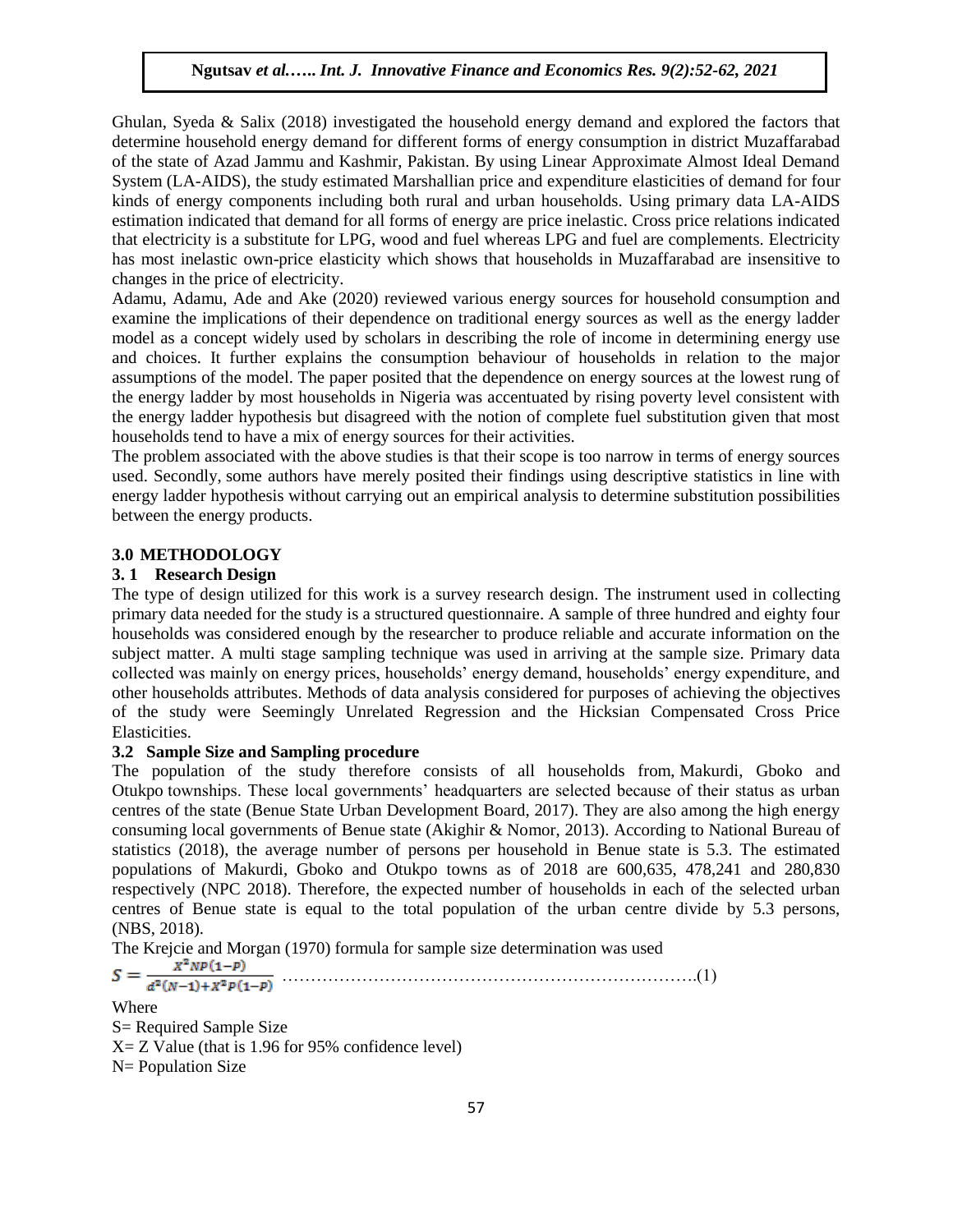P= Population proportion expressed as decimal (assumed to be 0.5 (50%), since this would provide the maximum sample size.

 $d=$  Degree of accuracy expressed as proportion  $(0.05)$ Thus, imputing the values, we have

 $\frac{1.96^{\circ} * 271941 * 0.5(1-0.5)}{0.05^2 (271941 - 1) + 1.96^2 * 0.5(1-0.5)} = \frac{261172.1364}{680.8104} = 383.6195 \approx 384$  $S =$ 

A three-stage sampling process was used in selecting the respondents. Identification of urban areas of the state was carried out in the first stage. In the second stage, settlement areas or wards in each of the urban areas was identified while random selection of households within the wards was the third stage of the procedure.

## **3.3 Data Collection and Instrument**

Primary data on respondents" background information, energy prices, energy demand, energy expenditure together with other households attributes were collected from respondents through structured questionnaires. The five energy products are fuel wood, kerosene, LPG, electricity, and petrol. Information on them was recorded in different measurement units. Kilowatt hour (kwh) is for electricity, liter (Lit) is for petrol and kerosene, while kilogram (kg) is for LPG and fuel wood. The study considered price, income, household size, occupation of households' heads, geographical location of households, educational level of households" heads and ownership of a house as main determinants of energy demand in a household. In place of income total household expenditure has been used as a proxy.

The questionnaire was validated by experts to ensure that they capture the objective of the study. Cronbach Alpha Coefficient which is a measure of internal consistency of instruments was used in the pilot study. The analysis yielded an alpha coefficient of 0.8941. This indicated the high reliability of the instrument since the coefficient was more than 0.5. Thus the instrument was validated as reliable instrument for data collection and empirical analysis.

#### **3.4 Model Specification**

Almost Ideal Demand System (AIDS) developed by Deaton and Muellbauer (1980) was specified in this study. According to this model, the budget share of an energy product is a function of energy prices and consumers" income (total energy expenditure). The final specification including socio-demographic variables (level of education, household size, nature of occupation, ownership of a house and ln p ln( / ) *i i ij j i t <sup>j</sup> w X P Demographics* geographical location) becomes:

$$
w_i = \alpha_i + \sum_{j=1}^{\infty} \gamma_{ij} \ln p_j + \beta_i \ln(X/P) + Demographies + \varepsilon_t
$$
 (2)

Where:

 $w_i$  = shares of household expenditure on fuel *i* in total energy expenditure

 $\mathbf{p}_i$  = price of fuel *j*.

 $\alpha$ ,  $\beta$ ,  $\gamma$  = parameters to be estimated

 $X=$  the total expenditure in all categories of energy

In the model:

It is expected that since total energy expenditure and the socio-demographic variables are important factors in energy consumption, they would have a positive and significant effect on the demand for particular types of energy. Expenditure shares in each of the five energy goods were the dependent variables. Total energy expenditure, energy prices and the demographic variables were the independent variables. Since there are five energy sources, the model equation became a system of 5 equations which had to be estimated simultaneously. However, given that the dependent variables (share of goods in total expenditure) are dependent, the error terms  $(\varepsilon)$  were also expected to be correlated across the equations.

#### **3.5 Method of Data Analysis**

The Seemingly Unrelated Regression (SUR) Analysis was used to estimate parameters of the LA-AIDS model. The estimates were then used to compute the Hicksian elasticities. Hicksian cross price elasticities identifies pairs of energy products that are substitutes or complements. SURE technique is a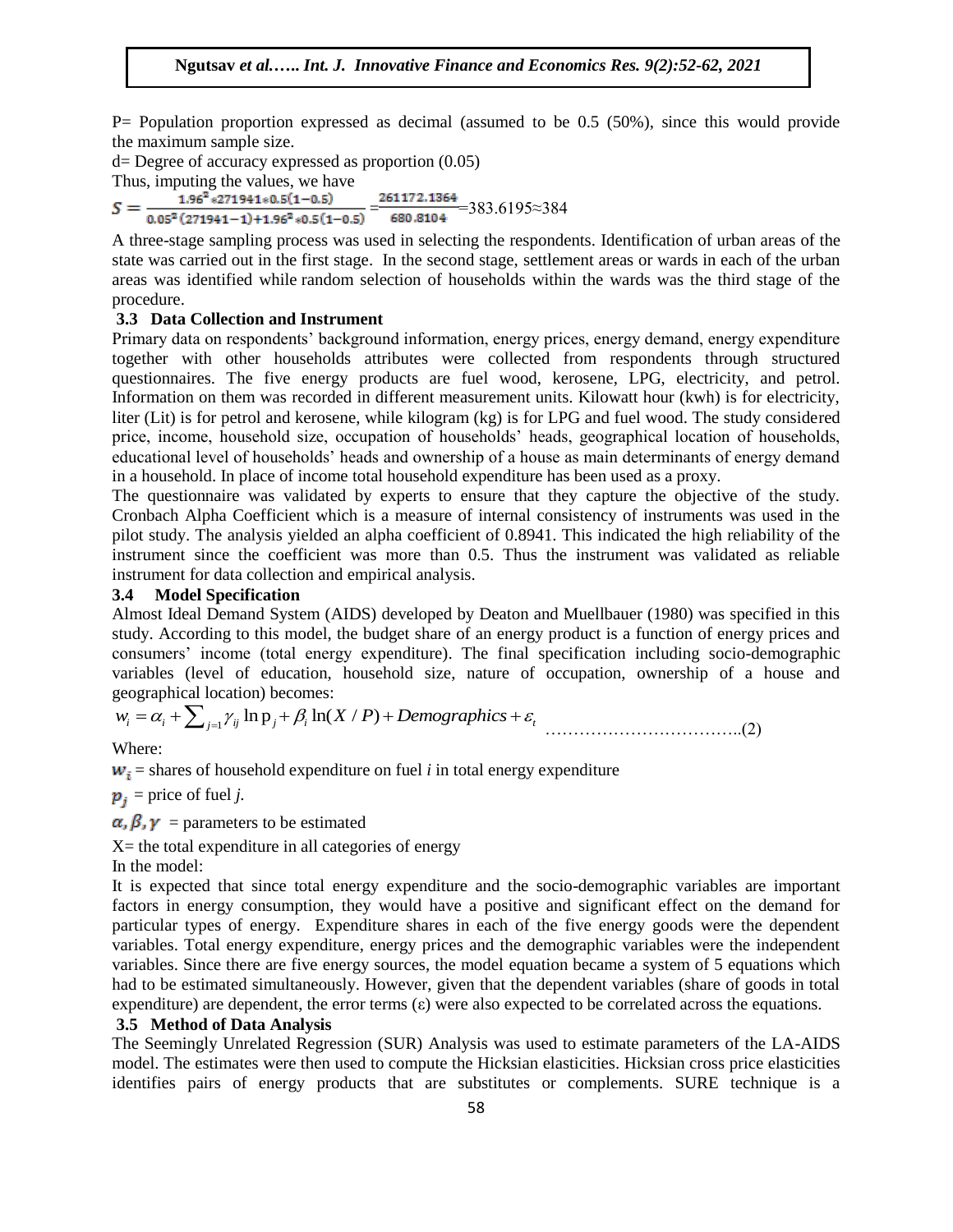generalization of a linear regression model that consists of several equations. Each equation is a valid linear regression on its own and can be examined separately. It helps to estimate equation by equation using standard ordinary least squares with a specific form for the variance covariance matrix.

| Hicksian | own-price   | elasticity | $\mathbf{r} = \mathbf{r}$ | $\varepsilon_{ii} = -1$            |    |  | w. |
|----------|-------------|------------|---------------------------|------------------------------------|----|--|----|
| Hicksian | cross-price | elasticity |                           | $\varepsilon = \varepsilon_{ij} =$ | نە |  | w. |
|          |             |            |                           |                                    |    |  |    |

## **4.0 ANALYSIS AND RESULTS**

#### **4.1 Determinants of Household Energy Demand**

The structural parametric coefficients of five equations along with their standard errors (in parenthesis) as well as significant levels are presented in Table 4.1.

| Variable              | Electricity | Kerosene    | Petrol             | Gas (LPG)   | Wood        |
|-----------------------|-------------|-------------|--------------------|-------------|-------------|
|                       | $0.7332**$  | $-0.350$    | $-0.22120$         | $-1.2800**$ | $0.5922**$  |
| Price of Electricity  | (0.0798)    | (0.2008)    | (0.2155)           | (0.3538)    | (0.1797)    |
|                       |             |             |                    |             |             |
|                       | $-0,1858$   | 0.8291      | 0.0663             | $-0.8005$   | $-0.0820$   |
| Price of Kerosene     | (0.1752)    | (0.4407)    | (0.4730)<br>0.2929 | (0.7764)    | (0.3945)    |
|                       | $-0,2581$   | $-0.1826$   |                    | $-1.7423$   | 0.2266      |
| Price of Petrol       | (0.2724)    | (0.6849)    | (0.7351)           | (1.2067)    | (0.6131)    |
|                       | $-0.1059$   | $-0.2289$   | $-0.6104$          | 1.1159      | 0.7296      |
| Price of LPG          | (0.2042)    | (0.5134)    | (0.5511)           | (0.9047)    | (0.4597)    |
|                       | $-0.1515**$ | $-0.1267**$ | $-0.4135**$        | $-0.3042**$ | $1.0610**$  |
| Price of Fuel Wood    | (0.0160)    | (0.0403)    | (0.0432)           | (0.0709)    | (0.0360)    |
|                       | $0.7151**$  | $0.7230**$  | $2.1193**$         | $1.4717**$  | $-0.4108**$ |
| Expenditure           | (0.0130)    | (0.0331)    | (0.0355)           | (0.0582)    | (0.0295)    |
|                       | $0.0157**$  | $-0.0976**$ | 0.0167             | $-0.0361$   | $-0.0074$   |
| Education             | (0.0093)    | (0.0234)    | (0.0251)           | (0.0412)    | (0.0209)    |
|                       | 0.0100      | $0.0908**$  | $-0.0086$          | $-0.0286$   | $-0.0626**$ |
| Household Size        | (0.0060)    | (0.0152)    | (0.0.0163)         | (0.0268)    | (0.0136)    |
|                       | 0.0020      | $-0.0298$   | $-0.0206$          | 0.0006      | 0.0215      |
| Occupation            | (0.0675)    | (0.0190)    | (0.0204)           | (0.0335)    | (0.0170)    |
|                       | $-0.0022$   | 0.0009      | $-0.0205$          | $-0.0219$   | $0.0358**$  |
| House Ownership       | (0.0062)    | (0.0154)    | (0.0165)           | (0.0271)    | (0.0137)    |
|                       | 0.0178      | 0.0233      | 0.0518             | 0.0576      | 0.0231      |
| Geographical Location | (0.0108)    | (0.0272)    | (0.0292)           | (0.0479)    | (0.0243)    |
|                       | 2.5075      | $-0.0835$   | $-8.9234$          | 4.5678      | 2.5023      |
| Constant              | (2.1650)    | (5.4433)    | (5.8430)           | (9.5909)    | (4.8731)    |
| R2                    | 0.9391      | 0.7285      | 0.9509             | 0.7653      | 0.7472      |

**Table 1: Factors that influence Household Energy Demand**

Source: Own calculations from field survey, 2019; \*\* are significance levels at 5%; standard errors are in parentheses.

The expenditure elasticities which were directly derived from SUR model are presented in Table 1. Results showed that price of the energy product, prices of other related energy products, income of the consumer (total energy expenditure), occupation of the consumer, level of education, size of household, geographical location of household and owning a personal house all affected urban household energy demand in Benue State.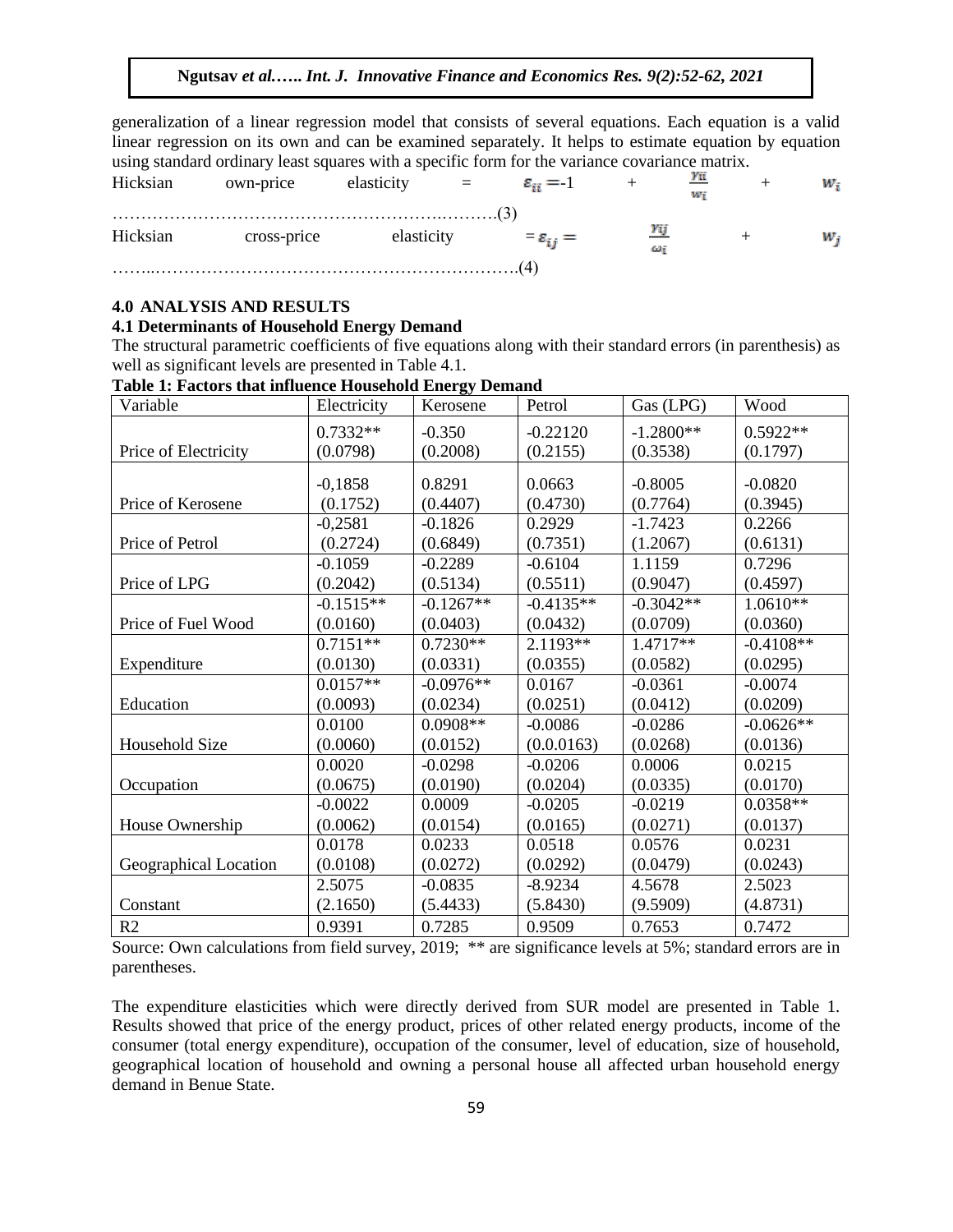Demand for electricity was significantly affected by its price, price of fuel wood, total energy expenditure and educational level of consumers; Demand for kerosene was significantly affected by its price, educational level of consumers, total energy expenditure and household size; demand for petrol was significantly affected by price of fuel wood and total energy expenditure; demand for LPG was significantly affected by price of electricity, price of fuel wood and total energy expenditure; and demand for fuel wood was significantly affected by price of electricity, price of fuel wood, total energy expenditure, household size and ownership of a household. The values of  $\mathbb{R}^2$  recorded for all the energy products means that the variations in the values of the explanatory variables of the energy products" share equations were responsible for 94%, 72%, 95%, 77% and 75% of the variations of the quantity of electricity, kerosene, petrol, LPG and fuel wood demanded by consumers sampled in the study area, respectively.

#### **4.2 Hicksian Price and Income Elasticities**

Since the share of energy product is the dependent variable and the logarithms of the price of the energy product and income of energy consumers are the independent variables in AIDS system, Hicksian compensated elasticities calculated were considered in the identification of pairs of energy products that were substitutes and those that were normal, luxurious or inferior products.

|             | Tuoit 21 Mithologin (Compensateur) I Mtc and Mitholme Mithological (MMD) (1 |          |          |          |           |            |  |  |
|-------------|-----------------------------------------------------------------------------|----------|----------|----------|-----------|------------|--|--|
| Variable    | Price of                                                                    | Price of | Price of | Price of | Price of  | Income     |  |  |
|             | Electricity                                                                 | Kerosene | Petrol   | LPG.     | fuel wood | Elasticity |  |  |
| Electricity | 1.99                                                                        | $-1.20$  | $-0.44$  | $-4.62$  | 2.36      | 3.63       |  |  |
| Kerosene    | $-1.59$                                                                     | 7.40     | 1.01     | $-7.88$  | $-0.65$   | 8.23       |  |  |
| Petrol      | $-0.47$                                                                     | $-0.42$  | 0.19     | $-4.86$  | 0.82      | 7.06       |  |  |
| LPG.        | $-0.61$                                                                     | $-1.81$  | $-4.74$  | 8.42     | 6.25      | 13.26      |  |  |
| Fuel wood   | $-0.62$                                                                     | $-0.65$  | $-2.08$  | $-1.67$  | 5.41      | $-1.42$    |  |  |
|             |                                                                             |          |          |          |           |            |  |  |

| Table 2: Hicksian (Compensated) Price and Income Elasticities (AIDS) |  |  |  |  |
|----------------------------------------------------------------------|--|--|--|--|
|----------------------------------------------------------------------|--|--|--|--|

**Source:** Authors' computation, 2020.

Table 5 presents full matrices of uncompensated own price and "cross price elasticities". Empirical results indicated that all the estimates of own-price elasticities contradict the law of demand having positive signs. This may be as a results of the multiple and important functions they perform. The own-price elasticity for all energy items is above unit (1) except petrol. This result is different from the findings by Ogunniyi *et al.* (2012). From the table, petrol has inelastic own-price elasticity; this indicates that households in urban areas of Benue State are insensitive to changes in the price of petrol. Also, from the cross price elasticities, most of the estimated value had negative sign implying a complementary relationship. Those with positive signs which implies substitution effect are electricity-fuel wood, kerosene-petrol, petrol-fuel wood and LPG-fuel wood.

The Expenditure (Income) elasticities directly derived from SUR depict that expenditure elasticities of all the energy items are more than one. All the energy items are expenditure elastic and LPG having highest expenditure followed by kerosene and petrol while fuel wood has the least expenditure elasticity. All the energy products are normal and luxurious except fuel wood that is normal but inferior.

#### **5.0 CONCLUSION AND RECOMMENDATIONS**

Factors that affect households" demand for different types of energy were analyzed in this study. The Linear Approximate Almost Ideal Demand System was used for estimation of Hicksian cross price and spending (income) elasticities of demand for five main types of energy in Benue State urban households. The results of SUR estimates showed that demand for the energy products are affected by both economic and non-economic factors. Cross price relations indicate both substitution and complementary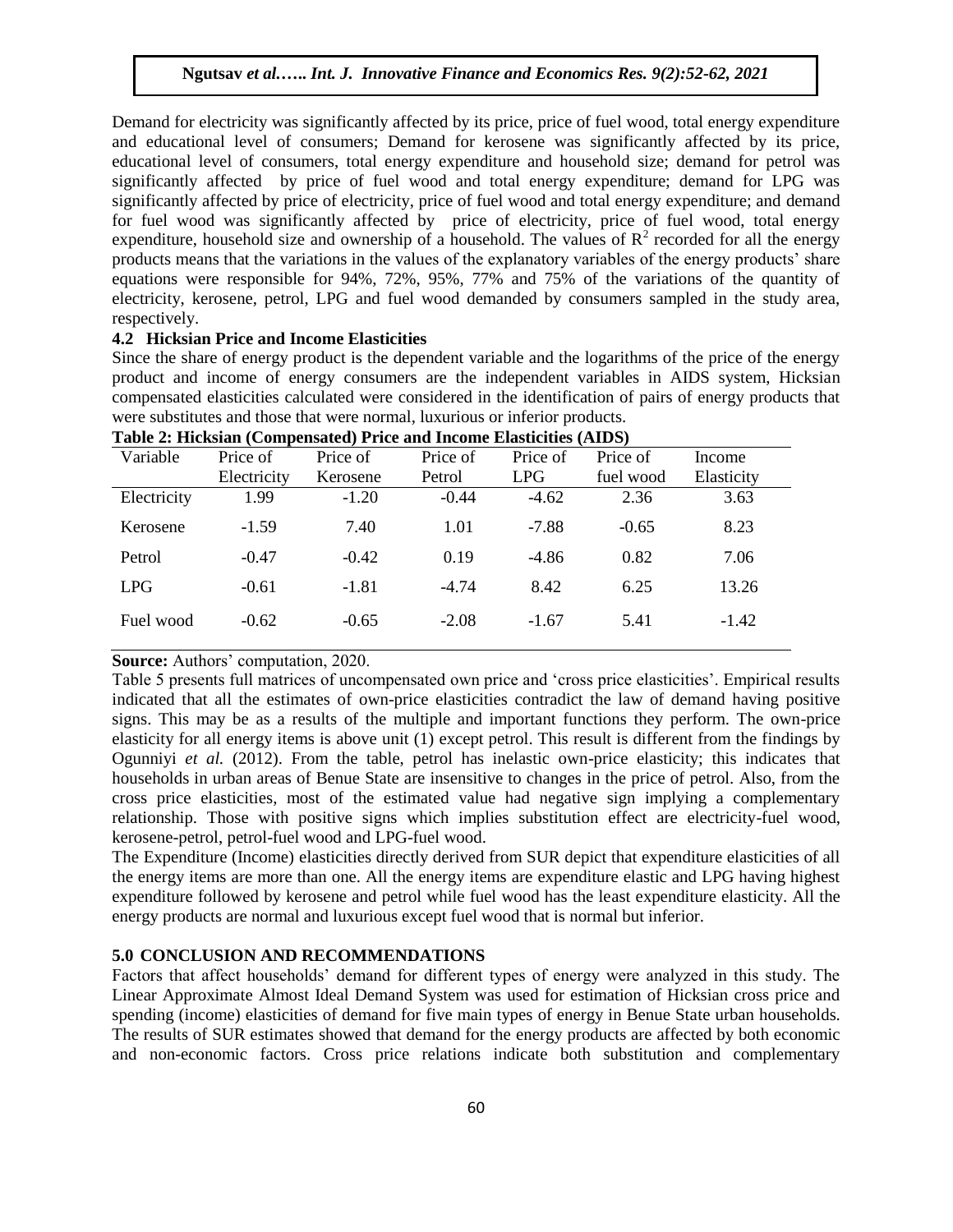relationships. Energy substitution exist between electricity and fuel wood; kerosene and petrol; petrol and fuel wood; and LPG and fuel wood.

On the basis of these results, it can be suggested that government should encourage the use of modern and efficient energy sources by embarking on policies that increase the purchasing power of energy consumers. Non-governmental organizations and banks should also partner with the government to provide modern energy sources like solar and wind energy to ensure adequate power supply. Energy consumers also need to be educated on the dangers of using traditional energy sources. This will encourage better energy substitution in the state, especially in the urban areas.

#### **REFERENCES**

- Abdul-Hakim I. K. & Ibrahim Y. (2017). Socio-economic factors influencing household energy choices in Kano Metropolis, Nigeria. *American Journal of Energy Science.* 4(3), 10-17.
- Ackah, I. (2014): Determinants of natural gas demand in Ghana. *OPEC Energy Review*, 38(3): 272-295.
- Adamu M.B., Adamu H., Ade S.M. & Ake G.I. (2020). Household Energy Consumption in Nigeria: A Review on the Applicability of the Energy Ladder Model, *Journal of Applied Scinces and Environmental Management 24(2).*
- Adeyemi P.A. & Adreleye A. (2016). Determinants of household choice of cooking energy in Ondo State, Nigeria. *Journal of Economics and Sustainable Development, 7(9).*
- Akighir D.T. & Nomor D.T. (2013), Empirical investigation of the poverty fuelwood consumption nexus in Makurdi Metropolis. *Journal of Economic and Social Research, Volume 5(1), 40-156.*
- Bjornrer, T.B & Henrik H. J. (2012), Inter-fuel substitution within industrial companies: An analysis based on panel data at company level. *Energy Journal, 23(2)*, 27-50.
- Baland, J., Bardhan, P., Das, S., Mookherjee, D., Sarkar, R. (2007). Managing the environmental consequences of growth: Forest degradation in the Indian Mid-Himalayas. *India Policy Forum, 3*, 215-277.
- Broadstock, C. & Chen, X. (2012). *A Possible Role for Discriminatory Fuel Duty in Reducing the Emissions from Road Transport: Some UK Evidence.* Surrey Energy Economics Centre (SEEC), School of Economics Discussion Papers (SEEDS), University of Surrey.
- Deaton, A., & Muellbauer, J. (1980). An Almost Ideal Demand System. *American Economic Review, 70*, 312-326.
- Démurger, S. & Fournier, M., (2011). Poverty and firewood consumption: A case study of rural households in northern China. *China Economic Review 22*, 512-523.
- Eggoh, J.C., Bangaké, C. and Rault, C. (2011). Energy consumption and economic growth revisited in African countries. *Energy Policy*, 39(11): 7408-7421.
- Ghulam Y., Syeda N. & Salix M. (2018), Empirical Analysis of Household Energy Demand Using Almost Ideal Demand System. A Case Study of District Muzaffarabad, Azad Kashmid, Pakistan, *Energy Economics Letters 12(1),* 12-22.
- Gujba H. (2015). The Household Cooking Sector. Retrieved from https: //www.mdpl.com/2079- 9276/4/2/412/pdf.
- Heltberg, R. 2005. "Factors Determining Household Fuel Choice in Guatemala," *Environment and Development Economics* 10: 337–61.
- Hosier, R & Kypondya, W. (1993), Urban Household Energy use in Tanzania: Prices, Substitute and Poverty. Energy Policy, vol.21: 453-473
- Hosier, R.H & Dowd J. (1987), Household fuel choice in Zimbabwe: An empirical test of the energy ladder hypothesis. *Resources and Energy, 9*, 347-361.
- Hussein M. A. & Filho W. L. (2012). Analysis of energy as a precondition for improvement of living conditions and poverty reduction in sub-Saharan Africa, *Scientific Research and Essays, 7(30),* View at Google Scholar
- IEA [International Energy Agency] (2015). *World Energy Outlook 2015*, OECD/IEA, Paris.